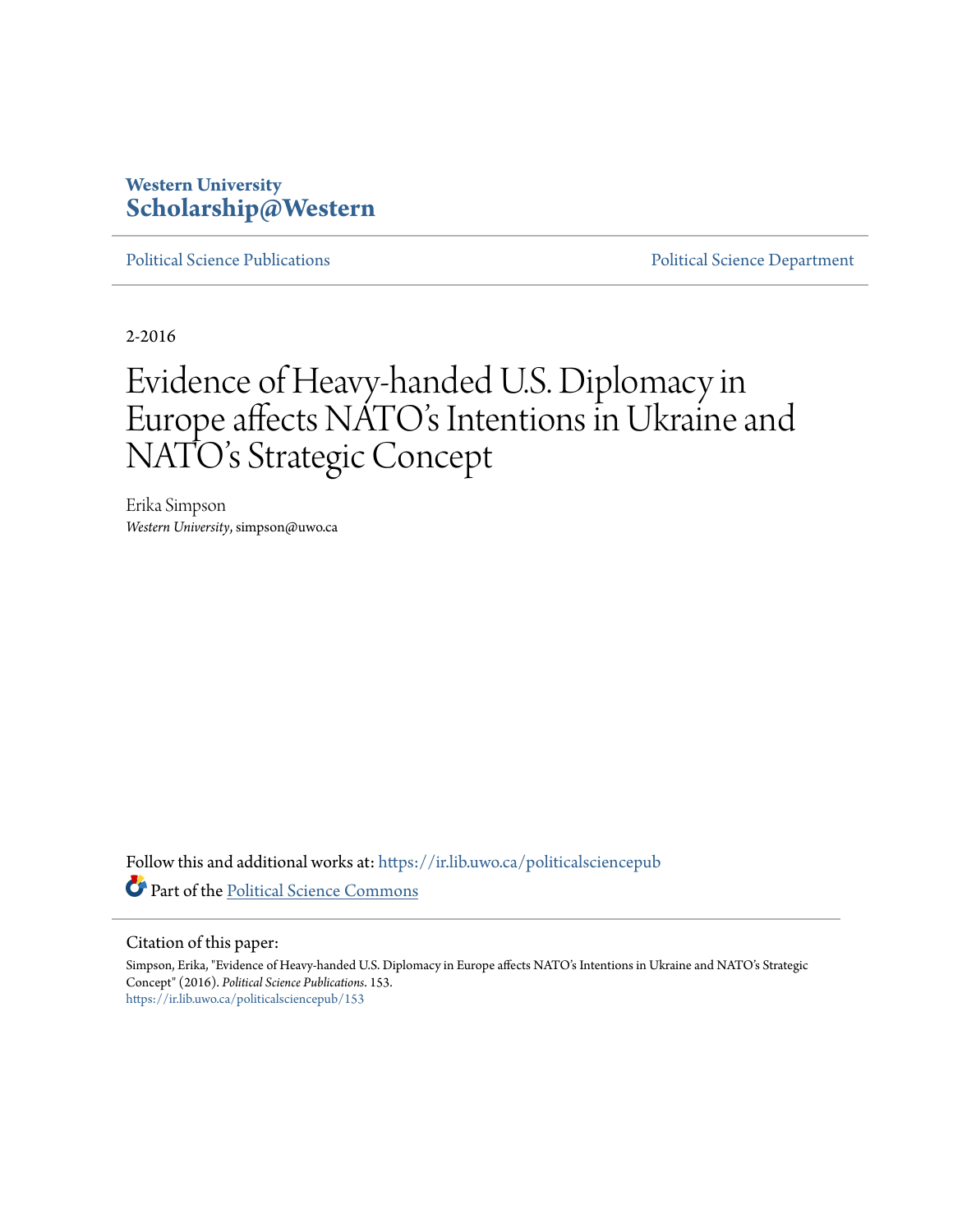**International Journal Advances in Social Science and Humanities Available online at: www.ijassh.com**

 **RESEARCH ARTICLE**

# **Evidence of Heavy-handed U.S. Diplomacy in Europe affects NATO's Intentions in Ukraine and NATO's Strategic Concept**

## **Erika Simpson\***

*Department of Political Science Faculty of Social Sciences, The University of Western Ontario, Canada.*

## **Abstract**

A renewed Cold War with a new Central Front in Europe threatens international security. NATO's arc of crisis stretches from Ukraine in the northeast to Turkey and Syria in the south. The Warsaw Pact dissolved in 1991 but NATO's nuclear posture continues to threaten Russians who fear NATO expansion. Evidence of heavy-handed U.S. diplomacy in Europe has raised concerns about American intentions in Ukraine. The failed 2015 negotiations surrounding the United Nations Non-Proliferation of Nuclear Weapons Treaty indicate it is time the Nuclear Weapon States in the 29-member NATO alliance move NATO's posture away from the Strategic Concept toward nuclear disarmament rather than deterrence.

**Keywords:** *Canada, cyberwarfare, Middle powers, Non-Proliferation of Nuclear Weapons Treaty (NPT), North Atlantic Treaty Organization (NATO), Nuclear weapons, Russia, Strategic Concept, Ukraine, United States.*

### **Introduction**

Facing Russian recalcitrance over Crimea and Ukraine, the North Atlantic Treaty Organization (NATO) is strengthening its conventional and nuclear defences along the Polish and Baltic borders [1].Recently the United States (US) announced it intends to modernize the B-61 bombers that carry NATO's tactical nuclear weapons. In turn Russia threatened it might deploy nuclear missiles to Kaliningrad on the Baltic Sea if the US upgrades its nuclear weapons in Germany [2].

NATO's nuclear posture refers to: the United States (US) triad of air-, sea- and land-based nuclear weapons, referred to as the "ultimate authority"; the United Kingdom's (UK) submarine-based Trident ballistic missiles; France's *force de dissuasion* of air-, sea- and land-based nuclear weapons; as well as approximately 100 tactical thermonuclear bombs deployed by the US within five so-called Non-Nuclear Weapon States (Belgium, Germany, Italy, the Netherlands and Turkey) [3].

Evidence of heavy-handed U.S. diplomacy in Europe has raised concerns about American

intentions in Ukraine. Apparently around 7 p.m. on Friday, Feb. 13, 2015 about two dozen high-level U.S. diplomats, politicians and four-star generals held a discussion in a briefing room on the sixth floor of the luxury Bayerischer Hof hotel in Munich. Their frank comments behind a sound-proof door were leaked, perhaps to German intelligence but certainly to the German newspapers Bild and Der Spiegel, which published reports of the discussions [4].

Although not directly involved, the smaller NATO allies and the Non-Nuclear Weapon States (NNWS) can learn from the revelations. In future, middle-powers within NATO like Canada, France and Germany will be asked to contribute to NATO's future operations in Ukraine. Like many Germans, Canadians tend to fear entrapment in a U.S.-led war, at the same time as they fear abandonment by NATO's reputed leader.

While German Chancellor Angela Merkel was earning public kudos for flying with French President Francois Hollande to Moscow to meet President Vladimir Putin in an effort to broker a ceasefire in Ukraine,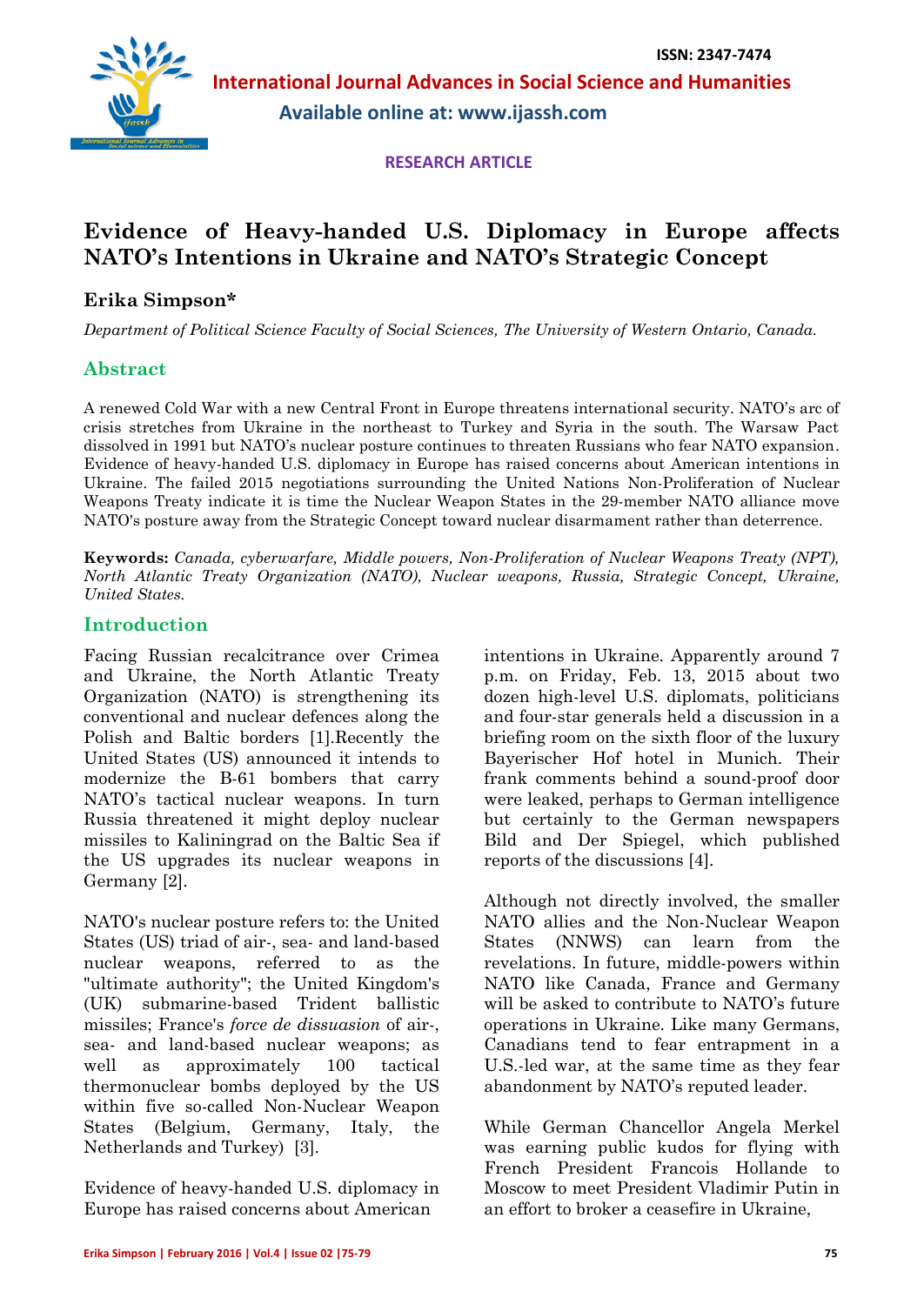Obama's top diplomat for Europe, Victoria Nuland, dismissed their diplomacy in the closed-door meeting as "Merkel's Moscow thing" and "Merkel's Moscow junk" [5]. Note that the quote above and the ones that follow, along with descriptions of the tone of the meeting and emotions ascribed to some of those inside, are from widely used English translations of original translations to German for use by the two German newspapers.

The U.S. assistant secretary of state went on to criticize Germany, saying, "They're afraid of damage to their economy, countersanctions from Russia." A U.S. politician says, "It's painful to see that our NATO partners are getting cold feet." A U.S. senator calls German Defence Minister Ursula von der Leyen "defeatist" because she no longer believes in a Kiev victory. According to German reports, the phrase "German defeatist" was often heard in the room [6].

Another U.S. official spoke about the Europeans' "Moscow bullshit." U.S. Sen. John McCain was in the meeting and was quoted as angrily asserting, "History shows us that dictators always take more, whenever you let them. They can't be brought back from their brutal behaviour when you fly to Moscow to them, just like someone once flew to this city. Both newspapers reported Obama's close confidante Nuland seemed to have been the one who set the tone, saying, "We can fight against the Europeans, we can fight with rhetoric against them."

Several U.S. politicians appear hesitant about supplying weapons to Kiev. One asks whether it is only a tactic, a false promise to get the Europeans to put more pressure on Putin.

"No, it's not a tactic to push the Europeans," answers Nuland. "We're not going to send any four divisions into Ukraine, as the Europeans fear. It's only a relatively moderate delivery of anti-tank weapons."

"But what will we tell the Europeans if we really decide on delivering weapons?" asks one congressman. "What's our story then?"

NATO commander Gen. Philip Breedlove answers: "We're not on a footing to deliver so many weapons they could defeat Russia. That's not our goal. But we have to try to raise the battlefield cost for Putin, to slow down the whole problem, so sanctions and other measures can take hold."

Breedlove's shocking attitude to collateral damage-referred to by him as a "battlefield cost"-has been carefully translated into German and then back again into English.

Again top diplomat Nuland, who speaks fluent Russian and served as former U.S. vice-president Dick Cheney's security adviser, tells them: "I'd strongly urge you to use the phrase 'defensive systems' that we would deliver to oppose Putin's 'offensive systems.' " Typical of groupthink and a dangerous esprit de corps, there is no doubt in Breedlove's mind about what future U.S. arms deliveries to Ukraine should look like: "Russian artillery is by far what kills most Ukrainian soldiers, so a system is needed that can localize the source of fire and repress it. Ukrainian communications are disrupted or completely swamped, so they need uninterceptible communications gear. Then I won't talk about any anti-tank rockets, but we are seeing massive supply convoys from Russia into Ukraine. The Ukrainians need the capability to shut off this transport. And then I would add some small tactical drones."

Modernizing communications and deploying military drones are NATO's new mantras of modern warfare. Worries about a possible cyberwarfare attack by Russia against Ukraine have been exacerbated by the possibility that the U.S., Russia or Ukraine could strike first using cyber weapons and then the conflict could escalate to a possible nuclear exchange.

Earlier in February 2015, another leaked "f- k the EU" slur by Nuland in a telephone conversation was condemned by Merkel as "completely unacceptable [7]. Also unacceptable are Russia and NATO's continued insistence on maintaining tactical nuclear weapons in Europe, weapons which they perceive as essential to their security.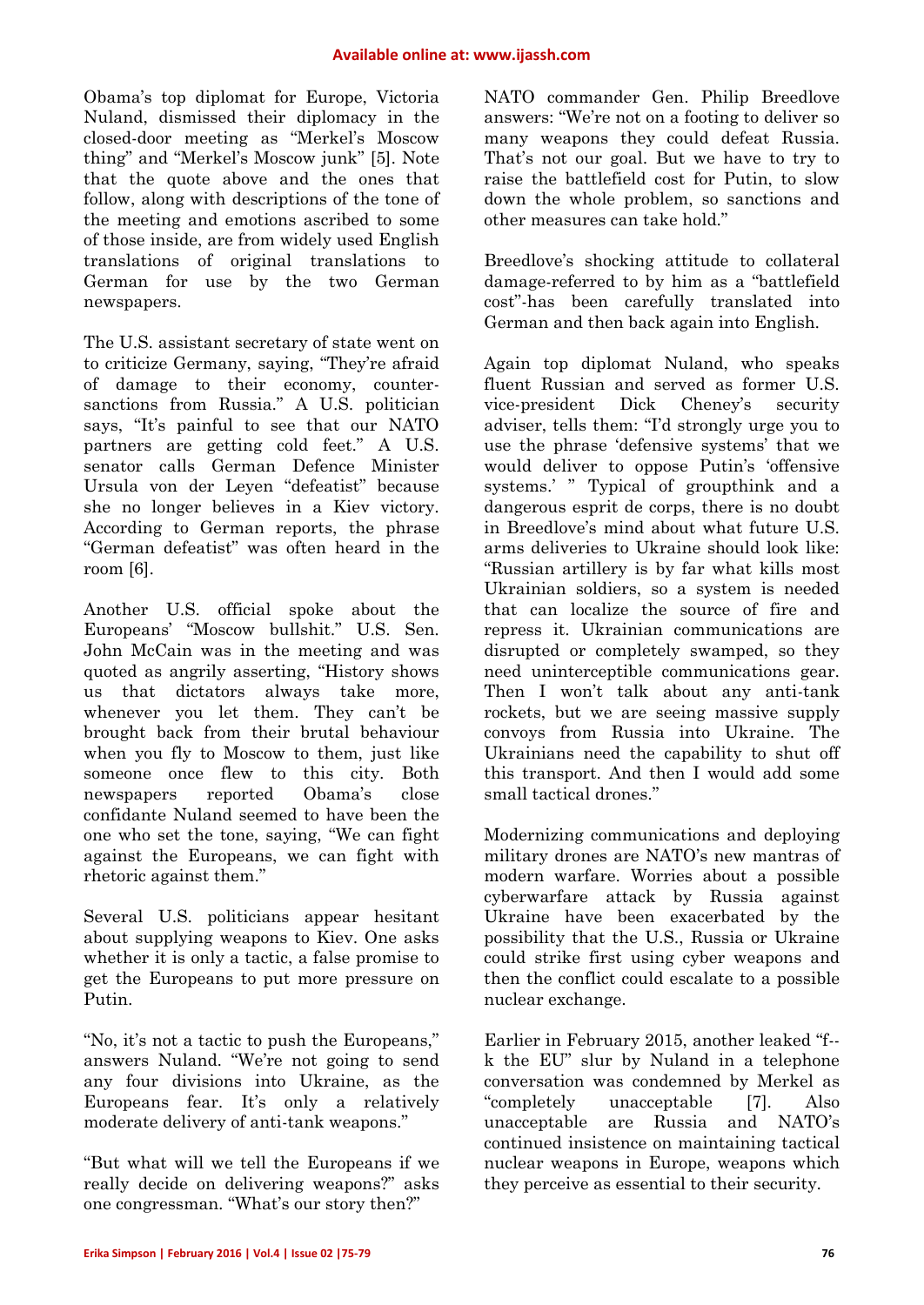NATO's 2010 Strategic Concept reasserted in 2014 that, "As long as nuclear weapons exist, NATO will remain a nuclear alliance [8].

NATO celebrates its 70th anniversary in 2019 and there will be fireworks. At at a high-level Inter-Action Council meeting in Toronto, Canada in January 2016, I asked Dr. Thomas Axworthy whether Canada's new Minister of Global Affairs, Stephane Dion, should revisit NATO headquarters in Brussels with a view to raising questions about NATO's reliance on deterrence, just like Foreign Minister Lloyd Axworthy did in 1999-2000 when the U.S. labelled him a 'nuclear nag [9]. The small meeting of highlevel experts chaired by former Prime Minister Jean Chretien operates by Chatham house rules that require complete confidentiality but the idea of re-examining NATO's reliance on deterrence is often raised among NATO critics. The United States' allies need to ask themselves in the months leading up to NATO's seventieth anniversary in 2019 and the 2020 NPT Review Conference whether nuclear weapons actually protect them. Does the possession of nuclear weapons deter potential aggressors from attacking? Curiously, the leaders of the non-nuclear weapon states (NNWS) in NATO continue to profess their reliance on traditional nuclear deterrence, while the U.S. moved years ago toward a pre-emptive strategy that promises to strike first with nuclear weapons, even in the event of a limited chemical or biological attack [10]. The situation is similar to the late 1950s and 1960s when all the NATO allies continued to rely upon one permutation of nuclear deterrence-mutual assured destruction or MAD-even as the U.S. developed another permutation called 'flexible response' [11].

To clarify, NATO's 'new' Strategic Concept was asserted in 1991, reissued in 1999 and reconfirmed in 2000-2010. It links the NNWS in NATO to the overall nuclear policies of the NATO Nuclear Weapon States (NWS). Over the last fifteen years, significant pressure to change NATO's nuclear posture emanated from coalitions of states and NGOs, including the Article VI

Forum, the International Campaign to Abolish Nuclear Weapons (ICAN), the

Middle Powers Initiative (MPI), the New Agenda Coalition (NAC), the Non-Aligned Movement (NAM) and Parliamentarians for Nuclear Non-Proliferation and Disarmament (PNND) [12]. Diplomats and high-level NGO representatives involved in the NPT Review Conferences, held every five years, often debated the implications of the NPT's 'Article VI' commitment for NATO's Strategic Concept [13]. Diplomatic debates also took place during NPT preparatory committee (PrepCom) meetings and NPT Review Conferences (RevCons). The founding chairman of the Middle Powers Initiative (MPI) and the Article VI Forum, Canadian Senator (ret'd) Douglas Roche argued that since states, including all NATO member states, endorsed the NPT, NATO could no longer claim its nuclear weapons were "essential" [14].NATO headquarters was urged by many to rethink its policy but the Strategic Concept was reaffirmed stating that, "As long as nuclear weapons exist, NATO will remain a nuclear alliance"[15].

Conversely, many bureaucrats, defence ministers, and parliamentarians believed that to ensure peace and prevent conventional war or coercion, the alliance had to maintain for the foreseeable future "an appropriate mix of nuclear and conventional capabilities."16] NATO's 2012 *Deterrence and Defence Posture Review*  reasserted that nuclear weapons are the "supreme guarantee of the security of the alliance" [17] leading to more debates at the 2012-14 Prep Coms and 2015 Rev Con [18]. The 2015 RevCon ended in debacle and deadlock with no agreement on a final consensus document [19].Faced with Russian recalcitrance over Crimea and Ukraine, NATO began to strengthen its conventional and nuclear defences along the Polish and Baltic borders [20] and modernize the B-61 bombers that carry tactical nuclear weapons [21]. Russia announced it might deploy nuclear missiles to Kaliningrad on the Baltic Sea if the US upgraded its nuclear weapons in Germany [22].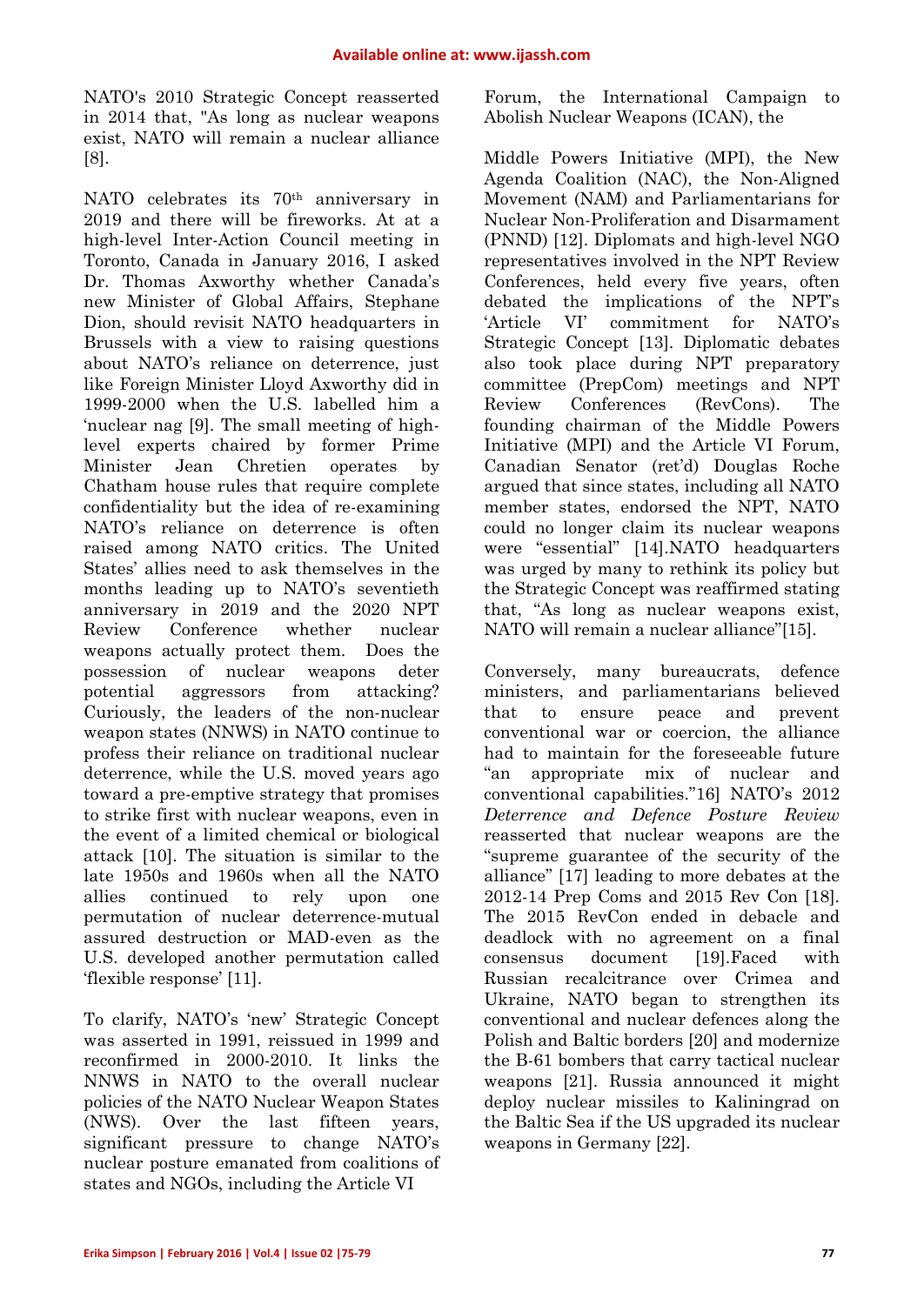11.

Given Russian and American modernization and redeployments, an in-depth review of NATO's nuclear doctrine will be needed, perhaps in time for NATO's seventieth anniversary celebrations in 2019. Changes to the Strategic Concept might also be expected in the wake of changes to the U.S. Presidency. Notably previous efforts to change NATO's deterrent policy began at the national level among NATO's allies. The thrust for NATO's 1999 review essentially began because Canada's parliament released a report calling for a re-examination of NATO's reliance on nuclear deterrence and the Strategic Concept. Canada's Foreign Minister Lloyd Axworthy committed his department to attempt to change NATO's nuclear doctrine-for which he was often labelled a 'nuclear nag.' Working together

#### **References**

- 1. Removing U.S. and Russian Tactical Nuclear Weapons from European Combat Bases. Global Zero NATO- Russia Commission Report. 2012. http://www.globalzero.org/files/gz\_natorussia\_commission\_report\_-\_en.pdf
- 2. Kelly, L. Russia May Put Missiles in Kaliningrad If U.S. Upgrades Nuclear Arms in Germany: Interfax. Reuters. September 23, 2015. http://www.reuters.com/article/us-usanuclear-germany-russiaidUSKCN0RN12920150923#zDEfOwlgKRjTHprG.97
- 3. Simpson, E. The NATO Club and Afghanistan: Northern, Rich, White Nations Defend the Imperial Palace. In: D. Marks, editors. (2010) War, Human Dignity, and Nation Building: Theological Perspectives on Canada's Role in Afghanistan. Cambridge: Cambridge Scholars Publishing. p. 71-90.
- 4. Gebauer, M and Stark, H. Victoria Nuland: America's Riot Diplomat. Spiegel Online. http://www.spiegel.de/politik/ausland/victoria-nulandbarack-obamas-problem-diplomatin-a-1017614.html
- 5. Berlin, J. Ukraine Crisis: US Officials Compare Peace Efforts to Appeasing Hitler. The Telegraph. February 8, 2015. http://www.telegraph.co.uk/news/worldnews/europe/ukrain e/11398762/Ukraine-crisis-US-officials-compare-peaceefforts-to-appeasing-Hitler.html
- 6. Reichelt, J. Was US-Politiker WIRKLICH uber die Deutschen in der Ukraine-Krise denken [What US Politicians Really Think about the Germans in the Ukraine Crisis]. Bild. February 8, 2015. http://www.bild.de/politik/inland/muenchnersicherheitskonferenz/was-us-politiker-ueber-deutschlanddenken-39678276.bild.html
- 7. Gebauer, M and Stark, H. Victoria Nuland: America's Krawall-Diplomatin. Spiegel Online Politik*.* February 20, 2015. http://www.spiegel.de/politik/ausland/victorianuland-barack-obamas-problem-diplomatin-a-1017614.html; Garanich, G. Nuland Beleidigte EU über Unverschlüsseltes Handy. Zeit Online. February 7, 2014. http://www.zeit.de/politik/ausland/2014-02/fuck-the-euunverschluesselt

with the German Foreign Minister Joschka Fisher, these critics of NATO policy attempted to persuade NATO diplomats that the alliance needed to reconsider its reliance on nuclear weapons for deterrence purposes. In the final analysis, even American diplomats at NATO headquarters were impressed with the Canadian/German initiative and the determination of the Canadian Foreign Minister and his diplomatic aides [23].In a similar fashion, working together with other like-minded 'middle powers' in NATO, such as Belgium, Germany, the Netherlands, and Norway, it might be possible to reassess NATO's nuclear doctrine so as to ensure a new Central Front in Europe does not divide Ukraine, isolate Kaliningrad from Russia, and further antagonize Russia.

- 8. NATO. Deterrence and Defence Posture Review. May 20, 2012. http://www.nato.int/cps/en/natolive/official\_texts\_87597.ht
	- m
- 9. Simpson, E. NATO and the Bomb: Canadian Defenders Confront Critics. Kingston & Montreal: McGill-Queen's University Press. 2001. p. 17.
- 10. North Atlantic Treaty Organization. Active Engagement, Modern Defence, Strategic Concept for the Defence and Security of the Members of the North Atlantic Treaty Organization. November 19th, 2010. http://www.nato.int/cps/en/natohq/official\_texts\_68580.h tm
- United Nations. Treaty on the Non-Proliferation of Nuclear Weapons. 1968. https://www.iaea.org/publications/documents/infcircs/treat y-non-proliferation-nuclear-weapons
- 12. North Atlantic Treaty Organization. Active Engagement, Modern Defence, Strategic Concept for the Defence and Security of the Members of the North Atlantic Treaty Organization. November 19th, 2010. http://www.nato.int/cps/en/natohq/official\_texts\_68580.ht m
- 13. Acheson, R. Beyond the 2010 NPT Review Conference: What's next for nuclear disarmament? Bulletin of Atomic Scientists, 2013, 66(6). http://thebulletin.org/2010/novemberdecember/beyond-2010-npt-review-conference-what%E2%80%99s-nextnuclear-disarmament
- 14. Roche, D. (2005). Beyond Hiroshima. Ottawa: Novalis Publishing.
- 15. North Atlantic Treaty Organization. Active Engagement, Modern Defence, Strategic Concept for the Defence and Security of the Members of the North Atlantic Treaty Organization. November 19th, 2010. http://www.nato.int/cps/en/natohq/official\_texts\_68580.ht m
- 16. North Atlantic Treaty Organization. U.S. Non-Strategic Nuclear Weapons in Europe: A Fundamental NATO Debate. Report for the NATO Parliamentary Assembly. May 2010. http://www.natopa.int/default.asp?SHORTCUT=2083; Ford, Christopher. Debating disarmament: interpreting Article VI of the Treaty on the Non-Proliferation of Nuclear Weapons. The

#### **Erika Simpson | February 2016 | Vol.4 | Issue 02 |75-79 78**